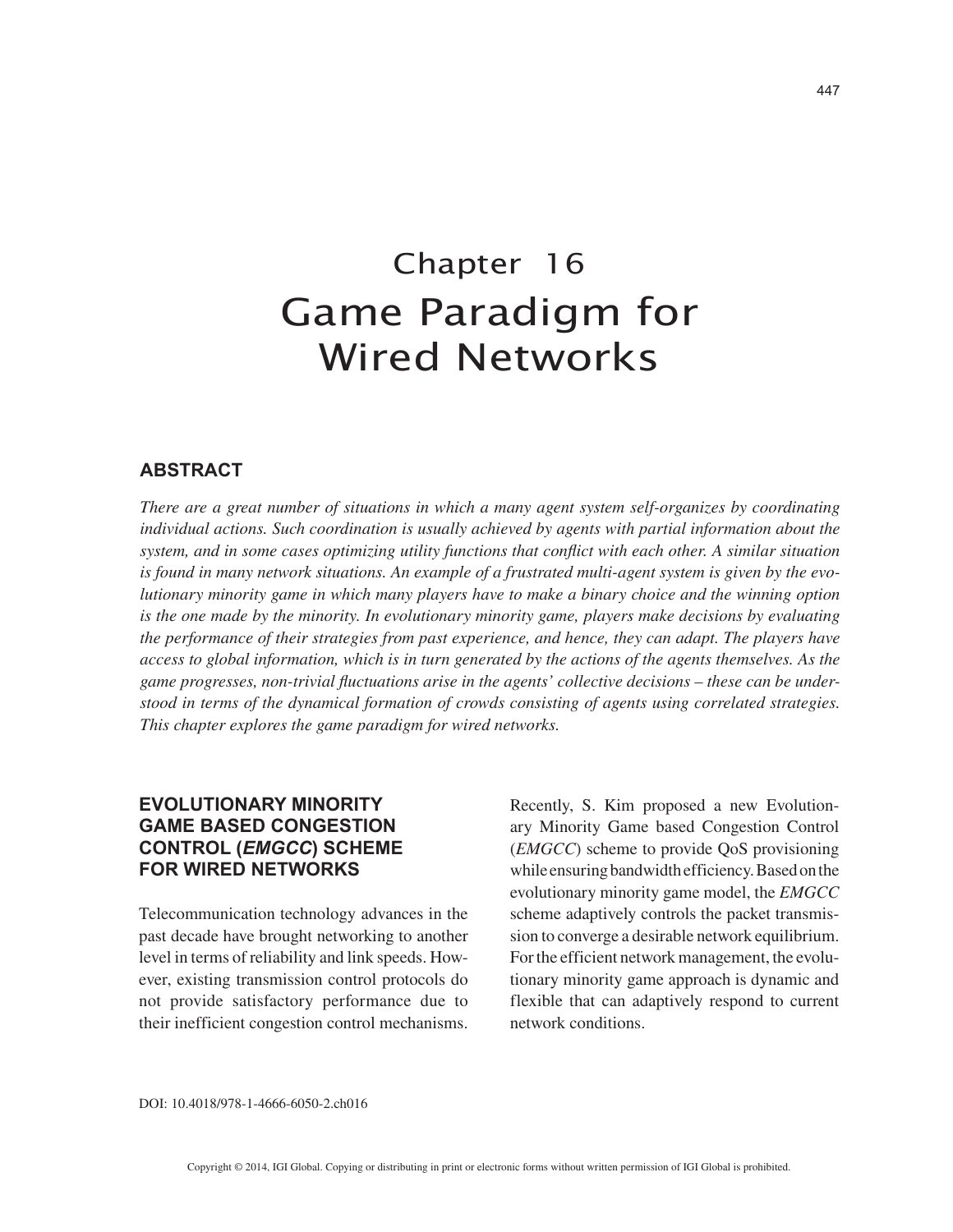### **Development Motivation**

Nowadays, the continuing growth of multimedia traffic raises the important issue of how to efficiently utilize network bandwidth. In addition, network systems should support widely different and diversified multimedia data services. Different data services require diverse Quality of Service (QoS). Usually heterogeneous multimedia data can be categorized into two classes according to the required QoS: class I (real time) and class II (non-real time). Class I data has a higher priority than class II data, so a multimedia network should take into account the prioritization among different multimedia traffic services. For the service differentiation, QoS provisioning strategy plays a crucial role (Mahapatra, Anand, & Agrawal, 2006). Therefore, the future network system is expected to provide a comprehensive solution where multimedia services can be delivered to the user with a satisfactory high data rate, premium quality and high security (Tao, & Yu, 2011), (Shaii, Ismail, Jais, & Manan, 2008).

Due to the shared nature of network bandwidth, all network users contend for medium access. If the traffic exceeds a network capacity, network congestion occurs. When congestion occurs, packets are dropped either because of collision or buffer overflow; it seriously penalizes the network throughput and coverage fidelity. In order to fully utilize the network bandwidth and effectively maximize the network performance, we have to control the traffic flow (Kutsuna & Fujita, 2011). Various congestion control algorithms have been developed to satisfy service requirements while maximizing network efficiency at the same time. However, due to the complexity of network structures, the nature of supported services, and the variety of involved dynamic parameters, the design of effective congestion control algorithms is a challenging problem (Shaii, 2008).

In network systems, a number of intelligent nodes interact with each other and make control decisions individually without centralized coordination. To understand the behavior of self-regarding nodes, game theory has some attractive features (Shang, 2007), (Araujo & Lamb, 2004). Today, game theory is a sort of unified field theory for the rational side of social science, where 'social' is interpreted broadly, to include human as well as non-human players such as computers or network nodes. Therefore, game theory can describe the possibility to react to the actions of the other network nodes and analyze the situations of conflict and cooperation. However, classical game theory makes the assumption that game players are perfectly rational. In this assumption, each player must have knowledge of all relevant aspects of the environment, and enough computational power to choose the best strategy. However, this supposition is too strong to implement in the real world game player. Many studies have suggested that game players have very limited information and often do not behave in a perfect rational way. Therefore, for the practical game operation, players should be modeled with bounded rationality; bounded rational players have limits in their abilities to make their decisions (Shang, 2007), (Araujo, 2004).

In 1997, Challet and Zhang proposed a game model called Minority Game (MG) to study the effects of bounded rationality (Kutsuna, 2011). MG is a repeated coordination game where players use a number of different strategies in order to join one of the two available groups, and those who belong to the minority group are rewarded. Recently, MG models have been extended widely. The Evolutionary Minority Game (EMG) is regarded as a paradigmatic model of the evolutionary version of MG game. It allows players dynamically to adapt their strategy according to their past experiences (Shang, 2007). In the last few years, EMG has attracted considerable attentions and has been investigated extensively in many engineering fields (Araujo, 2004).

Motivated by the above discussion, the *EMGCC* scheme has been developed based on the EMG model. In the *EMGCC* scheme, sender nodes (i.e.,